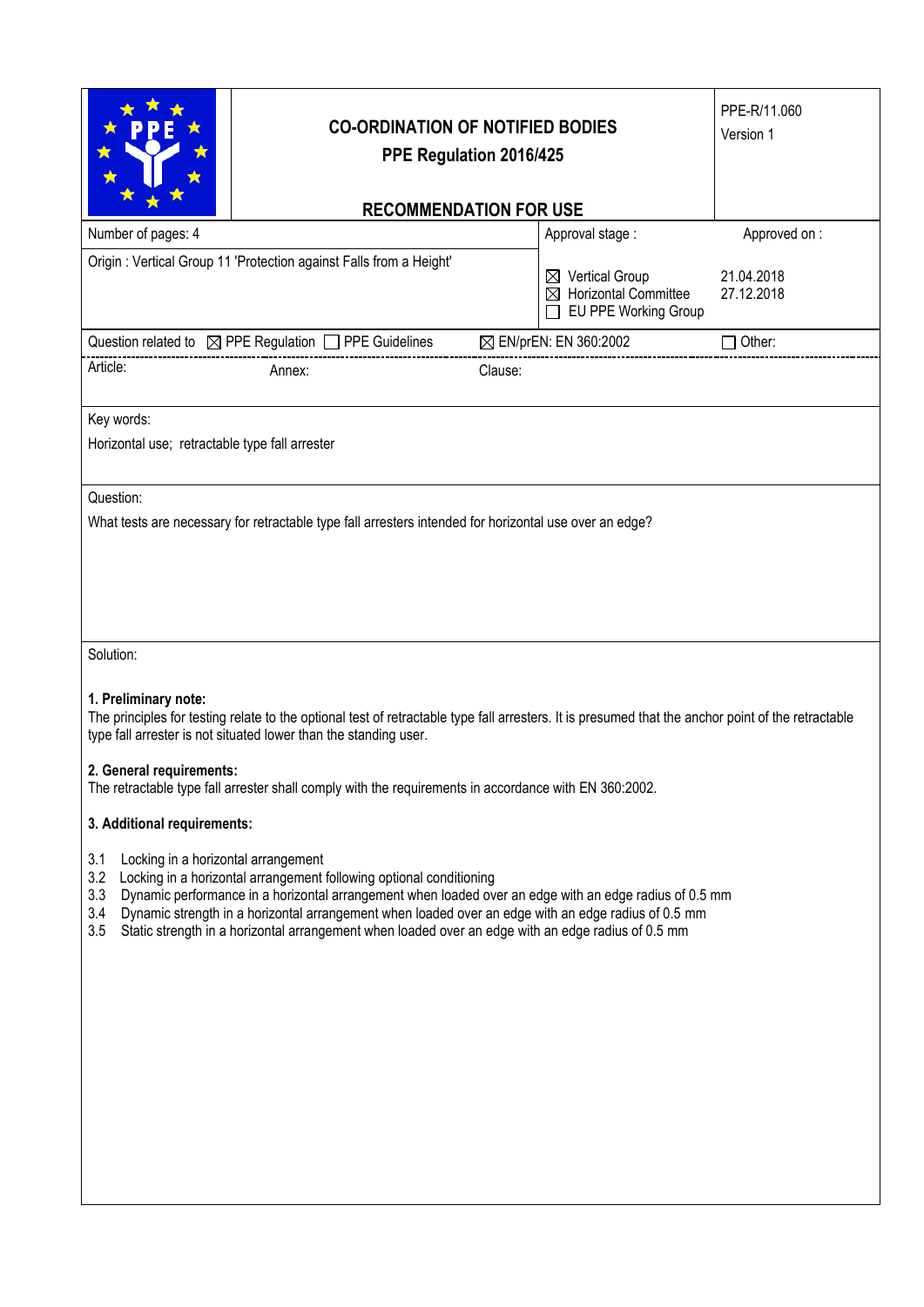## **4. Additional tests to be carried out:**

### 4.1 Edge to be used for testing:

For the dynamic tests, **an edged (type A)** drawn square steel bar in accordance with EN 10278:1999 (material C 45+C or E 335 GC (ST60) pursuant to EN 10025) shall be used. The dimensions of the steel bar shall be at least 10  $x \le 70$  mm, the edge radius (0.5 +/-0.05) mm, the surface roughness in accordance with EN ISO 1302: average surface finish Ra =  $3.2 \mu$ m.

# **Observe after each test the edge is still intact otherwise use a new edge**

## 4.2 Test mass and sample lengths:

1- The test mass (steel weight as in EN 364:1992) shall correspond to the nominal weight, but shall at least be 100 kg. Note: the nominal mass shall be the same as for vertical use (according to EN 360:2002)

- 2- According to 4.4 and 4.5 requirements and figure 1, the manufacturer has to provide following samples for testing:
	- Dynamic performance perpendicular to the edge :  $L = 3.3$ m (exact value for lab: 3 354mm)
	- Dynamic performance with a lateral offset of  $1.50m$  :  $L = 3.8m$  (exact value for lab: 3 807mm)
	- Dynamic strength perpendicular to the edge :  $L = 3.6$ m (exact value for lab: 3 606mm)
		- Dynamic strength with a lateral offset of  $1.50m$  : L =  $4.0m$  (exact value for lab: 4 030mm) Nota: test lab can adjust the exact length specified between brackets on its test facility

# **if necessary anchor the device to a length of chain to achieve the 1.5 m offset.**

4.3 Locking performance:

Mount the retractable type fall arrester as indicated by the manufacturer, in a horizontal arrangement. The lanyard is directed vertically downwards by means of a pulley, at a distance of 300 mm from the outlet.

When a mass of between 5 and 30 kg is attached to the lanyard, the retractable type fall arrester shall lock within a distance of 2.00 m 4.4 Dynamic performance

In two drop tests, the retractable type fall arrester is submitted to a dynamic performance test in a horizontal arrangement as indicated by the manufacturer, similar to the test arrangement (see figure 1). The anchor point shall be situated at the same level as the edge used for testing. The distance between the anchor point and the edge must be 2.5 m. A new test sample may be used for each drop test. No support has to be placed below the case (except if the manufacturer specifies in its Instructions for use that the case has to be used level and give information of this support)

The test shall be performed on the lanyard itself.

If a testing component (like mass, load cell, test connector), a cover (thimble, rubber cover) or an integral connector would hit the edge, the test shall be performed again by increasing the previous offset distance such as these components would not strike the edge

A first drop test is carried out perpendicularly to the edge and a second drop test with a lateral offset of 1.50 m. The drop weight is released from a height of 1.50 m and at a horizontal distance of 500mm from the edge. The force is measured at the test mass and the arrest distance shall be determined. If the test mass or a connecting element (e.g. connector) used for test hits the edge, repeat the test with a longer horizontal distance in a such a way that only a part of the EN 360:2002 device hits the edge

- − The determined braking force at the test mass shall not be greater than 6 kN.
- − The retractable type fall arrester shall hold the test mass.

Both dynamic performance shall be carried out at the end stop with the full lanyard being withdrawn from the device. For this purpose, the lanyard provided by the manufacturer together with the retractable type fall arrester shall have an adequate length (Cf. to 4.2). 4.5 Dynamic strength

Two drop tests are carried out following the same test arrangement as described in 4.4. However, the drop height of the test mass is 2m above the edge. A new test sample may be used for each drop test.

The arrest distance and the braking force are not determined.

The retractable type fall arrester shall hold the test mass.

# 4.6 Static strength

After the dynamic strength test, with the same test arrangement, the force applied to the lanyard is increased to 3 kN for wire ropes or 4.5 kN for textile lanyards and is maintained for 3 min.

- The lanyard shall withstand the force.
- 4.7 Test with non rigid anchor device

If the manufacturer claims the retractable fall arrester can be used in conjunction with a non rigid (flexible) anchor device, dynamic performance tests have to be repeated with this combination.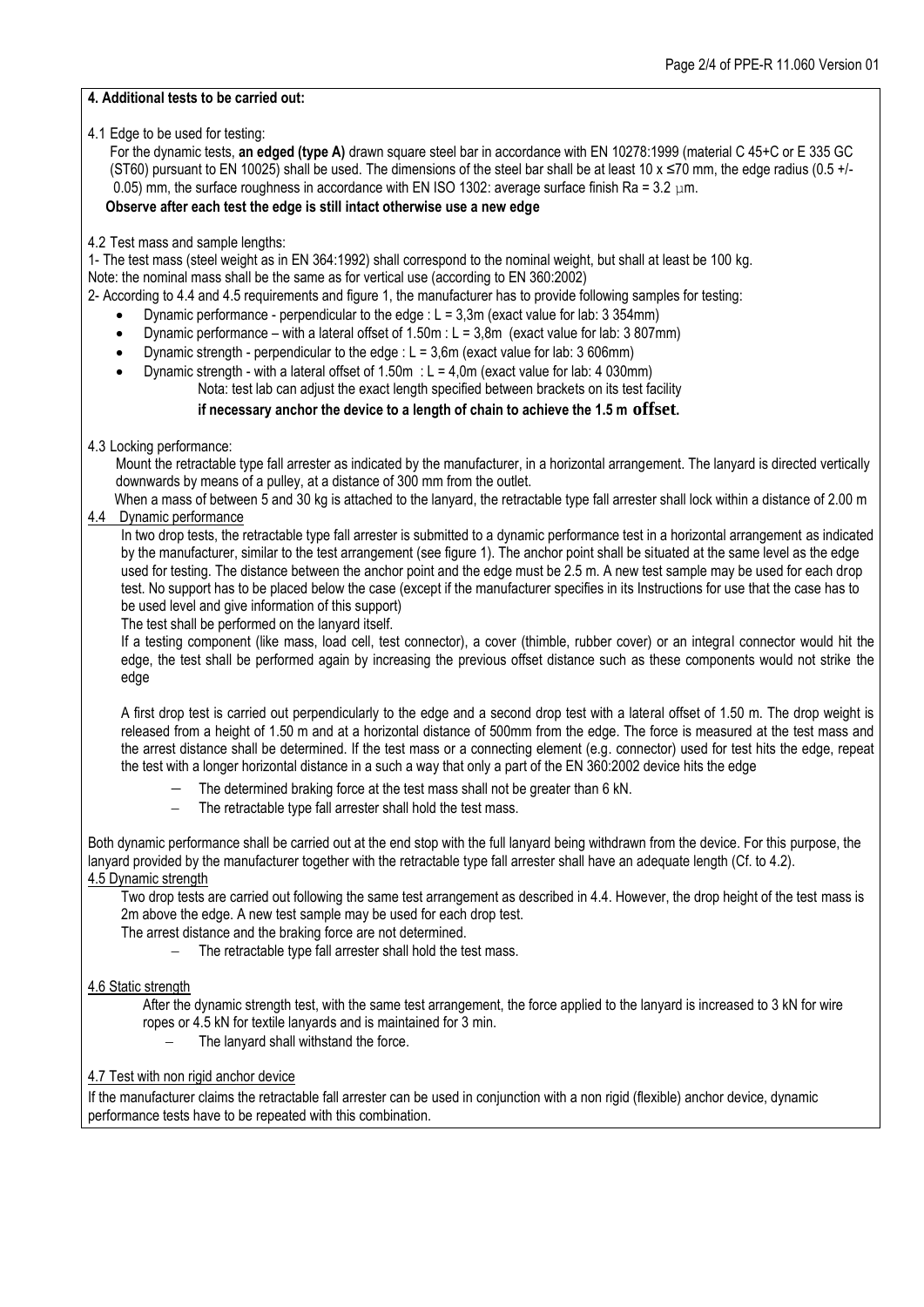#### **5. Additional information to be included in the marking:**

- − Advice that a horizontal use of the retractable type fall arrester over **an edge type A**. is possible (pictogram if applicable)
- − Advice that loading of the retractable type fall arrester over edges shall be avoided.

#### **6. Additional information to be included in the instructions for use:**

a) Advice that the retractable type fall arrester was tested also for horizontal use and a drop over a **Type A** edge has been successfully tested.

**Type A edge definition**: A steel edge with a radius of r = 0,5 mm and without burrs was used for the test. Due to this test, the equipment may be used over similar edges, as can be found e.g. at rolled steel profiles, at wooden beams or at a clad, rounded roof parapet. However, the following shall be considered when the equipment is used in a horizontal or transverse arrangement and a risk of a fall from a height over an edge exists:

- 1. If the risk assessment carried out before the start of the work shows that the edge is very "cutting" and / or "free of burrs" (such as in case of an unclad roof parapet, a rusty steel girder or a concrete edge)
	- − relevant measures shall be taken before the start of the work to prevent a drop over the edge or,
	- before the start of work, an edge protection shall be mounted or
	- − the manufacturer shall be contacted.
- 2. The anchor point may only be situated at the same height as the edge at which a fall might occur or above the edge.
- 3. The required clearance below the edge at which a fall might occur shall be defined.
- 4. To attenuate a drop ending in a pendulum movement, the working area or lateral movements to both sides of the centre axis shall be limited to a maximum of 1.50 m. In other cases, no individual anchor points, but, e.g., type C or type D anchor devices in accordance with EN 795:2012 shall be used.
- b) Indication whether the retractable type fall arrester may be used with a type C anchor device in accordance with EN 795:2012 with a horizontal flexible anchor line. (Note: This combination must have been submitted to EU type examination).

Furthermore, the deflection of the anchor device shall be taken into account when determining the clearance required below the feet of the user. To that effect, the indications specified in the instructions for use of the anchor device shall be considered.

- c) The deflection of the anchor device shall be taken into account when determining the clearance required below the feet of the user. To that effect, the indications specified in the instructions for use of the anchor device shall be considered.
- d) Advice on existing risks of injury during fall arrest when the user collides with parts of building or construction during a fall over the edge.
- e) Advice that, for the event of a fall over the edge, special rescue measures shall be defined and trained.